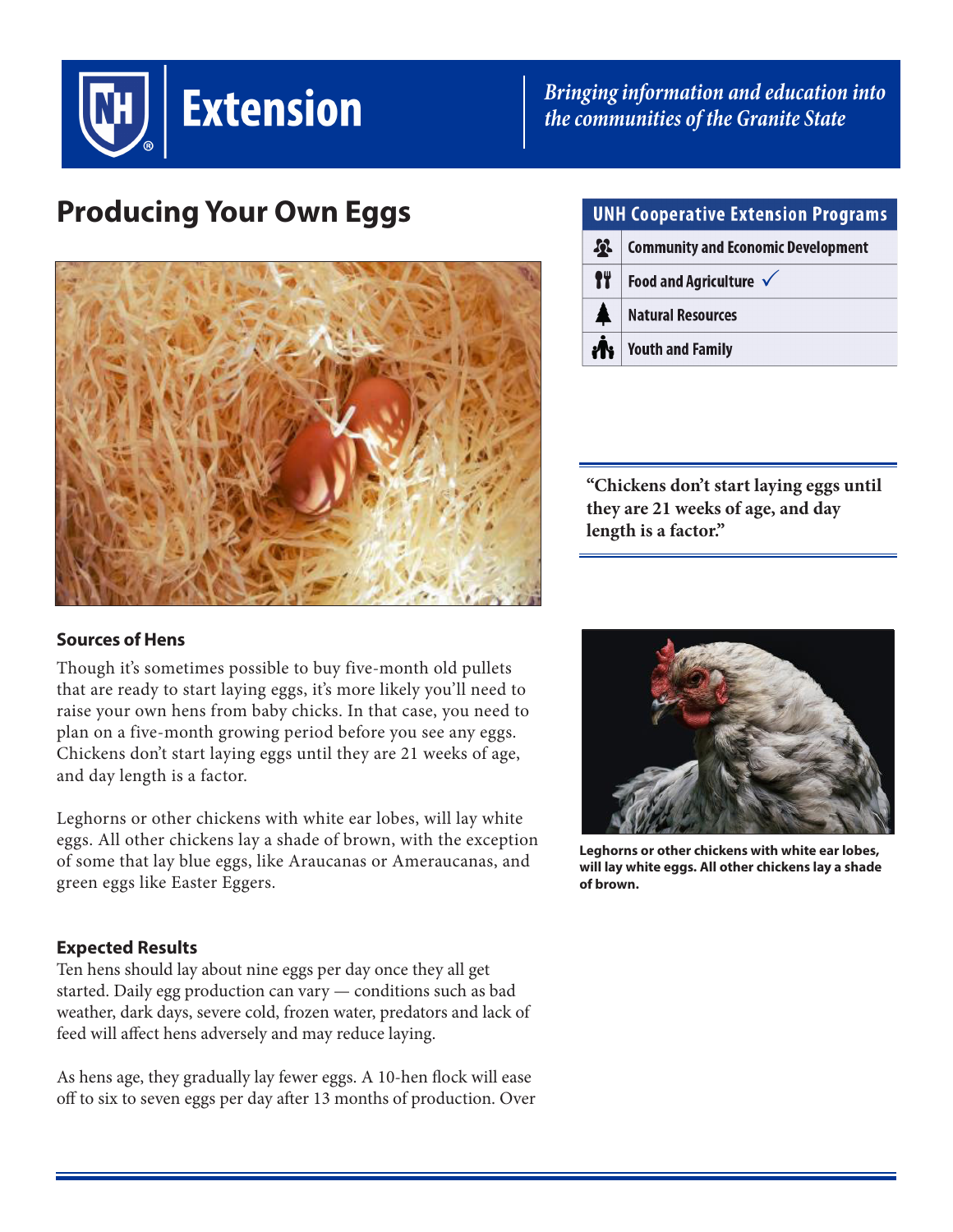that period, each hen should produce 20 dozen eggs or more and eat 90-100 pounds of feed during the same time. By this age, birds should be allowed to molt to regrow a healthy set of feathers.

#### **Housing**

Mature laying hens should have at least three square feet of floor space per bird. This could be a corner or room of a barn, or a small building by itself. In either case, have electricity available.

The chicken pen needs to be tight enough to keep out animal predators, yet not so tight as to interfere with good ventilation. There should be a door and at least one window, preferably on the south side of the coop. If the flock is housed in a confinement situation, fans should be installed for good air circulation and ventilation in the summer.

If you prefer to let them outdoors during good weather, make a small, well-fenced yard. Remember, everything eats chicken so they are very vulnerable to predation. A roofed yard is best. In addition, if allowed to roam free, hens may lay eggs under buildings or out in the bushes.

### **Equipment**

A hen-size round metal hanging feeder, a metal trough work well to feed and water hens. Whatever type you choose, its design shouldn't allow the hens to climb in and scratch around to waste feed, or defecate in it and should be cleanable.

Purchased or homemade nesting boxes should allow one opening for every 4 hens.

Chickens have a natural instinct to roost. The perches of 2" x 2" lumber or equally thick branches attached to the walls about two feet, three feet, and four feet above the floor should be constructed. This tiered perch system allows for natural pecking order behavior. Dominant birds will roost on the top and most subordinate hens will roost on the lowest perch. You will need one linear foot of space per bird for roosting.



**"Mature laying hens should have at least three square feet of floor space per bird."**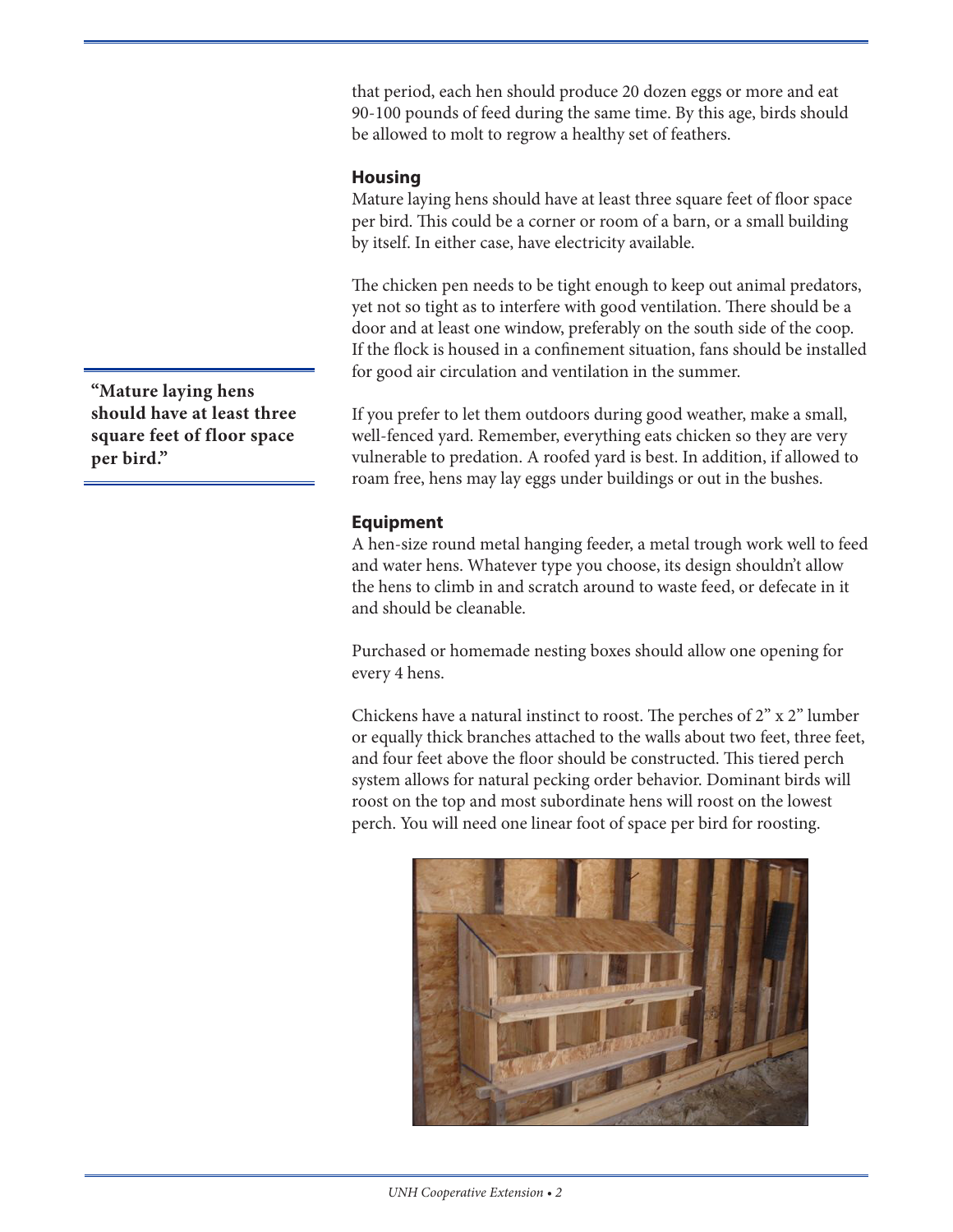Since hens' egg-producing hormones are triggered by light, provide at least 14 hours of total light daily from September 1 to May 1 with a 25-watt electric light bulb to keep your hens laying through the shorter days in winter. However, this will interfere with the birds' natural need and cycle of molting. If lights are not turned on, by October 31st the days will be short enough to cause the flock to stop laying eggs and lose their feathers. In about 6 weeks a much needed new set will have grown. Birds need a healthy set of feathers to cool them in the summer and insulate them from cold in the winter. Molting is the only way they can maintain a healthy set of feathers. After molting and feather regrowth is complete, light can be reintroduced SLOWLY to bring the birds back into lay. Consult your local Cooperative extension agent for more details on how to do this.

### **Feeding and Watering**

Buy a complete laying ration which consists of about 16-18 percent crude protein and 4 percent calcium. Store feed in rodent-proof containers in a cool, dry location to prevent nutrient losses. For ease of handling and freshness buy your feed in 50-pound bags for a small flock. Each bag should last two to three weeks for 10 hens. If you use the 50 pounds in less than two weeks, the feeding system is either allowing your hens to waste feed or there are other animals eating from your hens' feeder.

Keep feed in front of the hens most of the time. If they run out every day, they're probably not getting enough. Birds eat about ½ cup of feed per day, depending on size. It's good practice to let them empty the feeder for a few hours once a week so the feed doesn't become stale. At the other extreme, don't overfill the feeder to the point where feed is spilled onto the floor and wasted.

Don't feed extra cracked corn – this can unbalance the ration and increase the visceral fat in the birds, which can interfere with egg laying. You can feed some kitchen scraps, but care should be taken to make the scraps small enough to pass through the chickens' digestive system to get to the gizzard where it can be ground or digestive blockages can occur.

Make clean potable water available at all times. Once a week, disinfect waterers with a solution of one tablespoon of chlorine bleach to a gallon of water. Animals including birds drink more water in winter if it is 50° F., and birds will consume 25 percent more water when temperatures soar over 80° F. In cold weather use a water heater, or empty at night and refill in the morning. One day without water for any reason will result in less egg production the next few days. Eggs are 75% water.

# *Did You Know?*

**"Birds eat about 1/2 cup of feed per day, depending on size."**



**There are many types of feeders and waterers available.**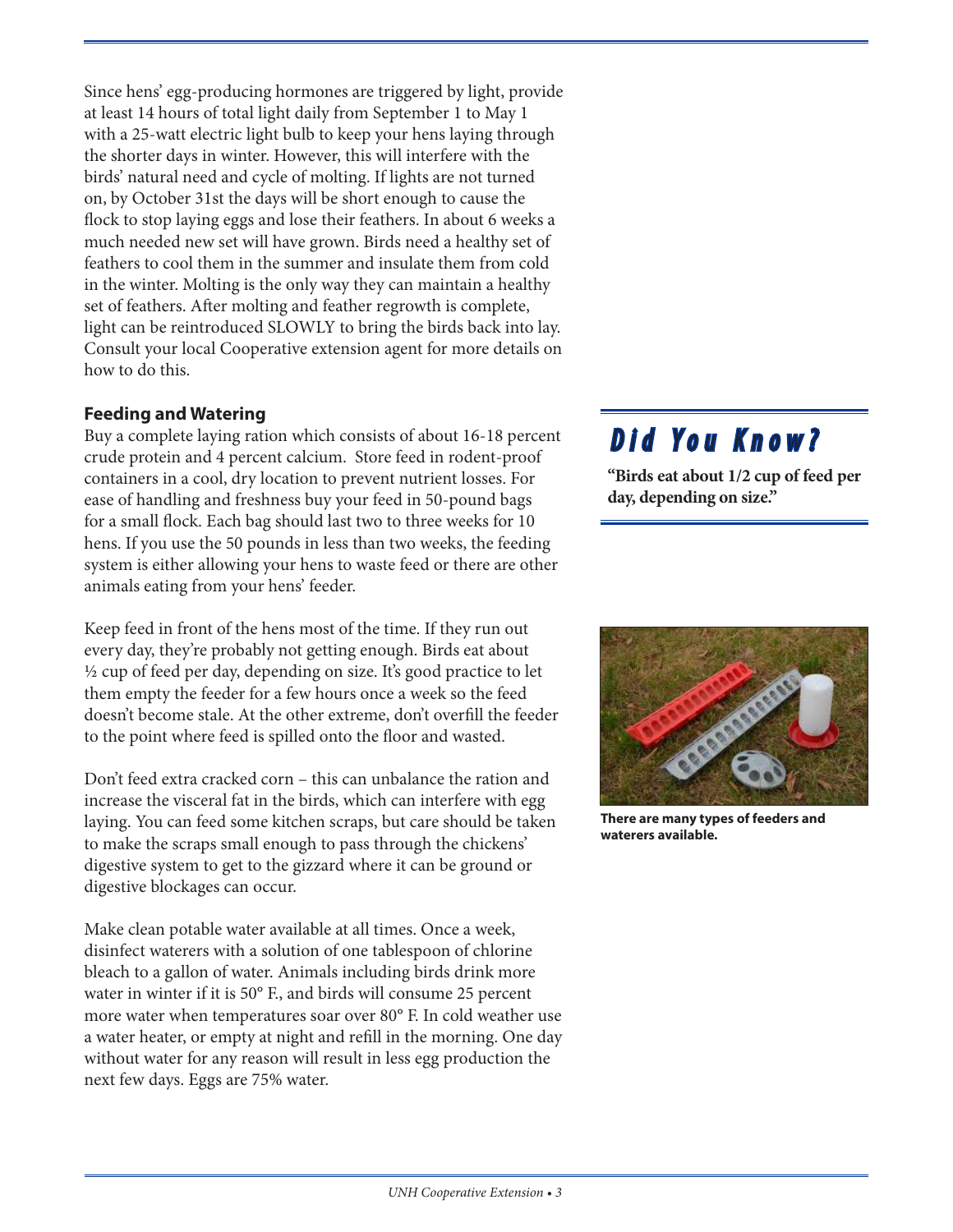### **Management**

Laying hens with their original sharp beaks sometimes become cannibalistic or begin eating eggs, especially if the birds are stressed by boredom, crowding, excessive heat and too-bright light.

If you notice your hens picking at each other, check for factors such as overcrowding or lighting that's too bright. Sometimes darkening the pen, tossing a few handfuls of salad greens, or even a few pine branches, into the pen will distract birds from pecking each other or eating their eggs. Diversions like hanging some cabbages, or putting a bale of hay in their yard with bird seed laced in it will help satisfy their natural instinct to search and peck something. Also, try salting their water for a few days, adding a tablespoon of table salt to each gallon of water.

Fresh wood shavings or sawdust six to eight inches deep make an excellent bedding or litter, and is preferable to hay or straw which is difficult to clean up once soiled. Stir the litter frequently during the winter to keep it as loose and dry as possible and help keep the hens' feet and their eggs clean.

Don't let the nest boxes run out of shavings either - bare nesting box floors result in broken dirty eggs. Very wet litter near the water or feed should be replaced. If managed properly, cleaning out and changing the litter only needs to happen once a year.

Once a month, check a few birds for lice or mites, tiny parasites that live on the hens' skin, particularly around the vent area under the tail. They are transmitted by wild birds and can result in lower egg production or death if not controlled. Most farm supply stores carry pesticides registered for poultry parasites. *If you do use one of these pesticide products, read and follow the label directions explicitly.*

Try to collect the eggs at least twice a day. Most hens lay in the morning. There will be less breakage and fewer dirty eggs if you can gather them at noon. If you need to wash dirty eggs, NEVER soak or leave them in standing water, as eggs are very porous. Use warm (110°-115° Fahrenheit) running water and a scrubbing pad.

Knowing what a healthy bird looks like can help you recognize sooner what unhealthy looks like so you can manage accordingly. Healthy laying hens should eat and drink frequently. They should stand erect with head and tail elevated. Their feathers should be smooth and clean, their combs and wattles bright, clean and red. The scales on feet and legs should be clean and waxy, cool to the touch, with smooth joints. The legs, beaks, combs and wattles of egg-producing hens will be paler. Laying hens shouldn't need any medication. All birds should be active, calm and interested in foraging.

# *Did You Know?*

**Try to collect the eggs at least twice a day. Most hens lay in the morning.**